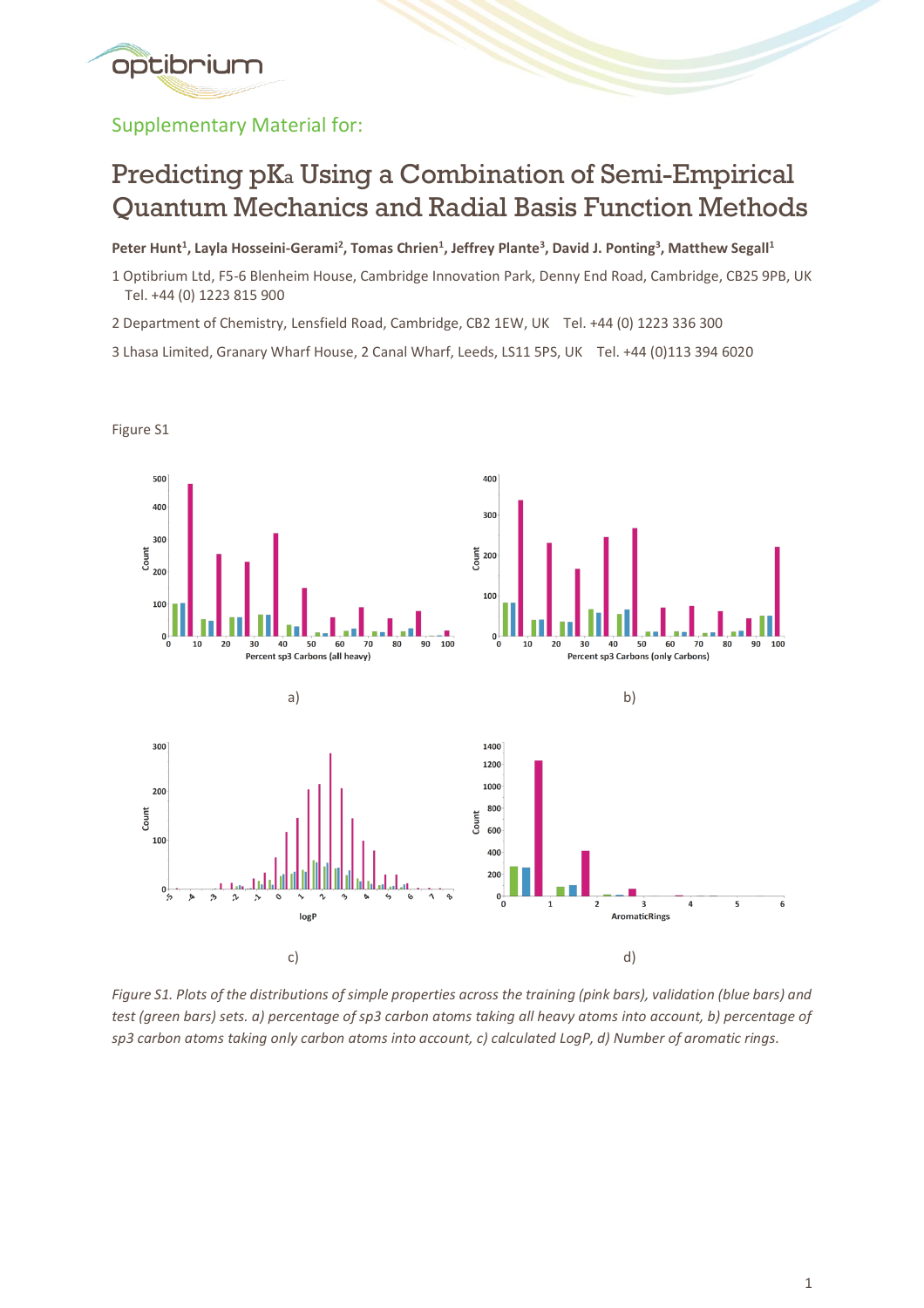



*Figure S2. A pair of property space representations derived from the descriptor matrix used in the model generation. Plots a) and b) show the whole pk<sup>a</sup> data set and the points are coloured in a) by their set membership either training (pink), validation (blue) and test (green) and in b) by the experimental pk<sup>a</sup> values associated with the ionisable site(s) within the molecule pk<sup>a</sup> <=4 (red), pk<sup>a</sup> >4 and <= 6 (yellow), pk<sup>a</sup> >6 and <=8 (green), and pk<sup>a</sup> >8 (blue).*

| Torsion of central bond should<br>be 155 degrees: | [#7,#8,#16,#15,F,Cl,Br,I]-,=[#6,#7,#8,#16,#15]-!@[#6,#7,#8,#16,#15]-,=[<br>#7,#8,#16,#15,F,Cl,Br,I] |
|---------------------------------------------------|-----------------------------------------------------------------------------------------------------|
| Torsion should be 25 degrees:                     | $[!#1]$ $\sim$ $[!#1;!#6]$ - $[#6, #7]$ $[!#1]$ $[!#1]$                                             |
|                                                   | $[#1]$ - $[#7H2]$ - $[#6, #7]$ $[:[#1])$ : $[#1]$                                                   |
|                                                   | $[#1]$ - $[#8H]$ - $[#6, #7]$ $[:[#1])$ : $[#1]$                                                    |
|                                                   | $[#1]$ - $[#16H]$ - $[#6, #7]$ (: $[#1]$ ): $[#1]$                                                  |
|                                                   | $[#7, #6, #8, #16] = [#6] - [#6, #7] (:[#1]) : [#1]$                                                |

*Table T1. SMARTS patterns used to assign the torsion angles shown prior to geometry optimisation with AM1 in order to minimise failed descriptor calculations due to proton transfer during optimisation.*



Table T1



*Figure S3. Plots of the correlation between predictions for the test and validation sets by different methods. The points are coloured by the absolute deviation from the experimental value for the RBF model prediction*